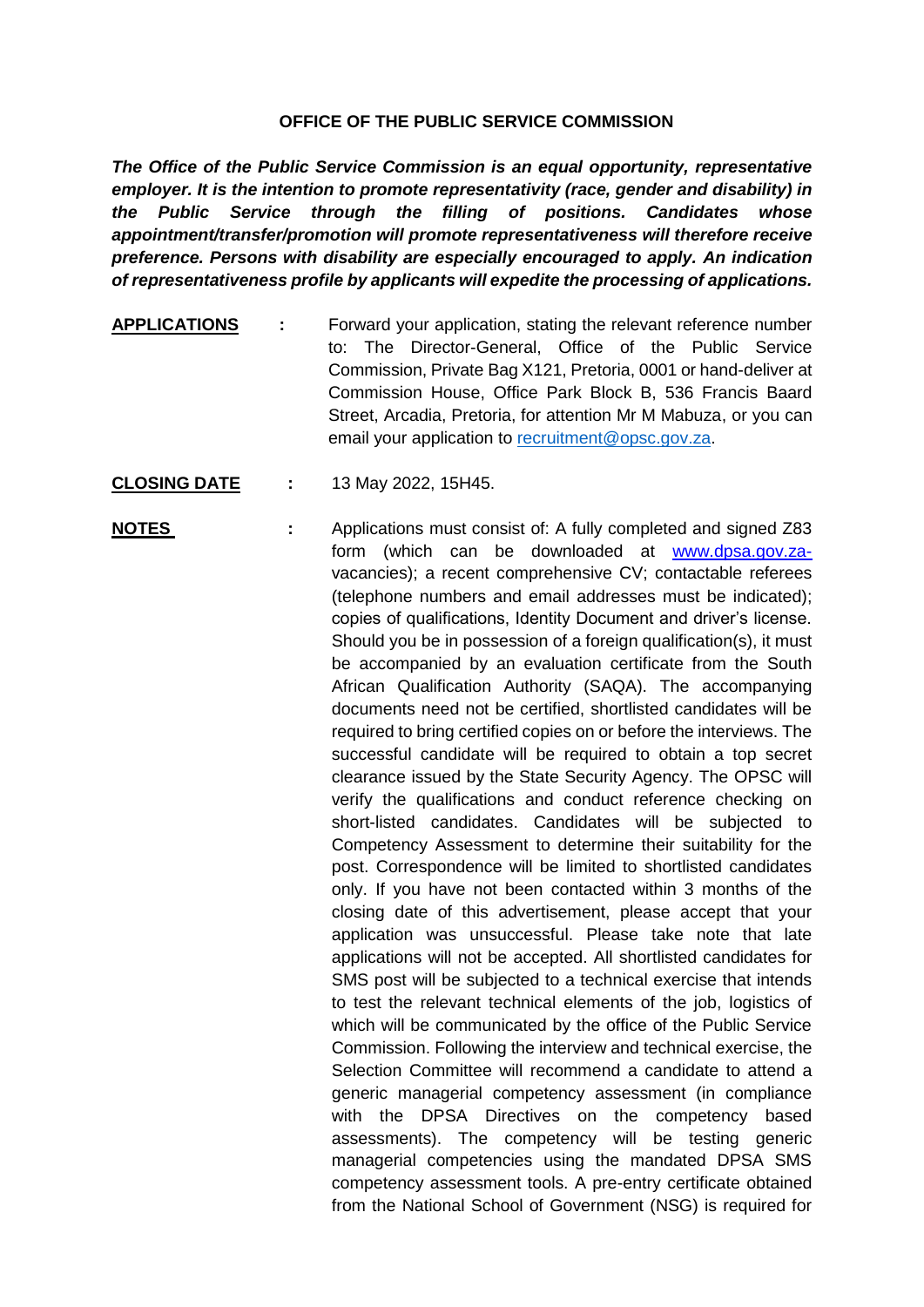all SMS applications. **Applicants are advised that the old Z83 which was valid until 31 December 2020 will not be accepted. Should an individual wish to apply for a post, he/she will be required to submit the new application for employment (Z83) form which became effective on 1 January 2021 and can be downloaded at [www.dpsa.gov.za](http://www.dpsa.gov.za-vacancies/)[vacancies.](http://www.dpsa.gov.za-vacancies/) From 1 January 2021 should an application be received using incorrect applications for employment (Z83) form, it will not be considered.**

## **POST : OFFICE MANAGER TO THE DG REF NO: OMDG/03/2022**

**SALARY :** SALARY LEVEL 9 R382 245

## **CENTRE : PUBLIC SERVICE COMMISSION HOUSE, PRETORIA**

**REQUIREMENTS :** Ideal Candidate Profile: A National Diploma/Degree (New NQF Level 6/7) in the field of Office Management/ Public Administration or equivalent qualification ● 5 years' experience in the public service of which at least four must involve providing support service to executive management or equivalent experience in a related field, including in the private sector ● Advanced computer skills in MS Office Suite, including Word, Excel, PowerPoint and Outlook. Excellent interpersonal relations ● Interact with stakeholders regarding events● Must have ability to arrange Visas, overseas travel and collection of information● must have ability to manage meetings ● Must have good Office Management skills and handle confidential matters and has integrity and trustworthy ● Must be creative, motivated, selfdriven, results-oriented and initiative ● Ability to work both independently and as part of a team ● Ability to work under pressure ● Must have project Management skills, Must have excellent organizational and planning skills and ability to work on multiple projects simultaneously, have effective oral and written Communication skills, have a sense of urgency and ability to identify, analyse and resolve problems in a timely manner  $\bullet$ Must have a valid driver's license ● An understanding of the Constitutional Values and Principles (CVPs) in Section 195 and how these CVPs contribute towards effective public service delivery ● An understanding of how this post supports the role of the Public Service Commission (PSC) regarding the CVP's.

**DUTIES : Key Performance Areas:** Provide support in: rendering effective strategic office administration and document management support to the DG ● Provide Secretarial and personal assistant services to the DG ● Oversee administration and provide secretarial support at the meetings of the Office of the DG● Manage and oversee logistics and the budget within the Office of the Director-General.